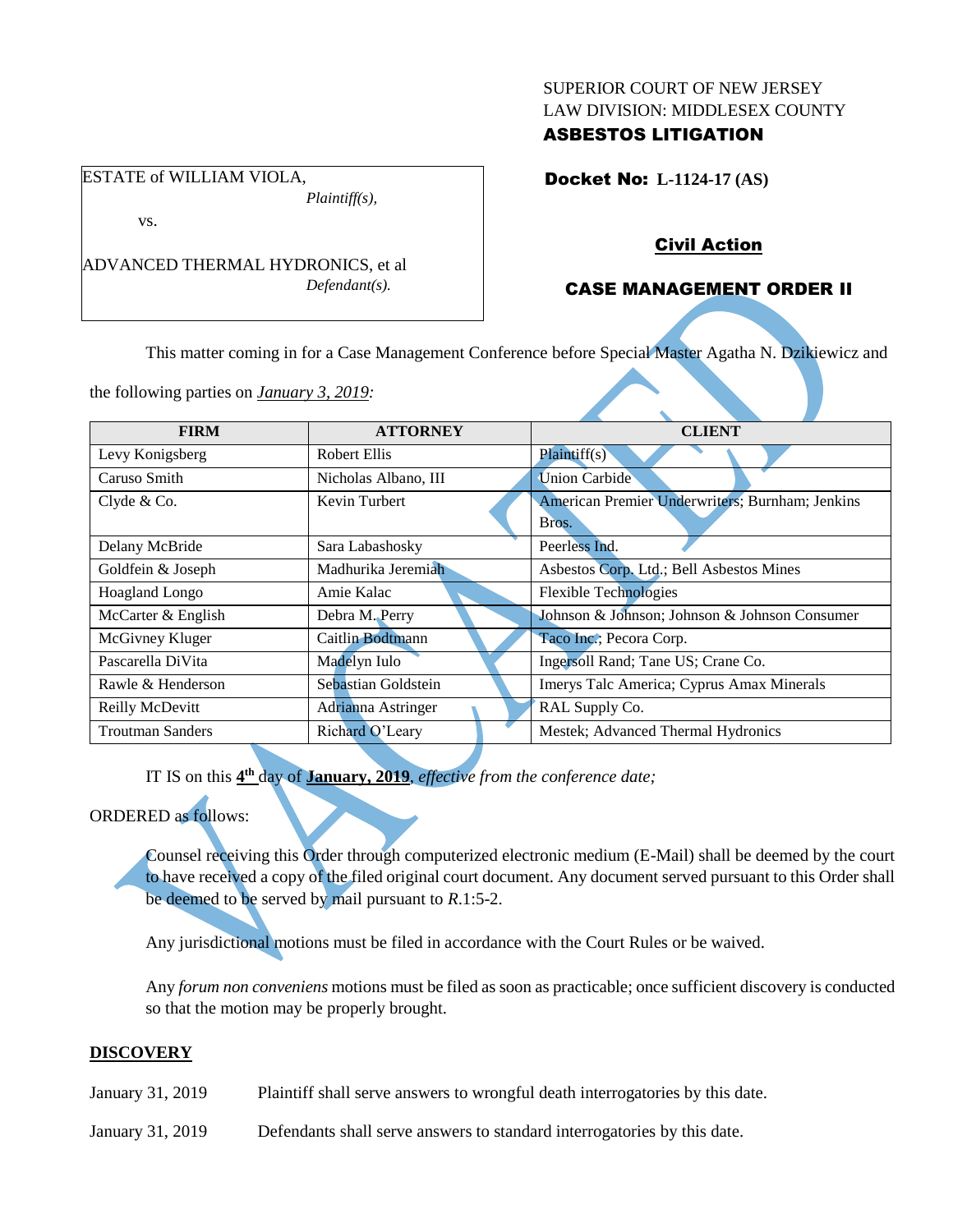| February 28, 2019 | Plaintiff shall propound supplemental interrogatories and document requests by this date.                                                                                                                   |
|-------------------|-------------------------------------------------------------------------------------------------------------------------------------------------------------------------------------------------------------|
| March 29, 2019    | Defendants shall serve answers to supplemental interrogatories and document requests by this<br>date.                                                                                                       |
| February 28, 2019 | Defendants shall propound supplemental interrogatories and document requests by this date.                                                                                                                  |
| March 29, 2019    | Plaintiff shall serve answers to supplemental interrogatories and document requests by this<br>date.                                                                                                        |
| May 31, 2019      | Fact discovery, including depositions, shall be completed by this date. Plaintiff's counsel shall<br>contact the Special Master within one week of this deadline if all fact discovery is not<br>completed. |
| June 28, 2019     | Depositions of corporate representatives shall be completed by this date.                                                                                                                                   |

#### **EARLY SETTLEMENT**

November 15, 2019 Settlement demands shall be served on all counsel and the Special Master by this date.

## **MEDICAL EXPERT REPORT**

- September 20, 2019 Plaintiff shall serve medical expert reports by this date.
- September 20, 2019 Upon request by defense counsel, plaintiff is to arrange for the transfer of pathology specimens and x-rays, if any, by this date.
- December 13, 2019 Defendants shall identify its medical experts and serve medical reports, if any, by this date. In addition, defendants shall notify plaintiff's counsel (as well as all counsel of record) of a joinder in an expert medical defense by this date.

## **LIABILITY EXPERT REPORTS**

- September 20, 2019 Plaintiff shall identify its liability experts and serve liability expert reports by this date or waive any opportunity to rely on liability expert testimony.
- December 13, 2019 Defendants shall identify its liability experts and serve liability expert reports, if any, by this date or waive any opportunity to rely on liability expert testimony.

# **SUMMARY JUDGMENT MOTION PRACTICE**

- September 27, 2019 Plaintiff's counsel shall advise, in writing, of intent not to oppose motions by this date.
- October 11, 2019 Summary judgment motions shall be filed no later than this date.
- November 8, 2019 Last return date for summary judgment motions.

#### **ECONOMIST EXPERT REPORTS**

September 20, 2019 Plaintiff shall identify its expert economists and serve expert economist report(s), if any, by this date or waive any opportunity to rely on economic expert testimony.

 $\_$  , and the set of the set of the set of the set of the set of the set of the set of the set of the set of the set of the set of the set of the set of the set of the set of the set of the set of the set of the set of th